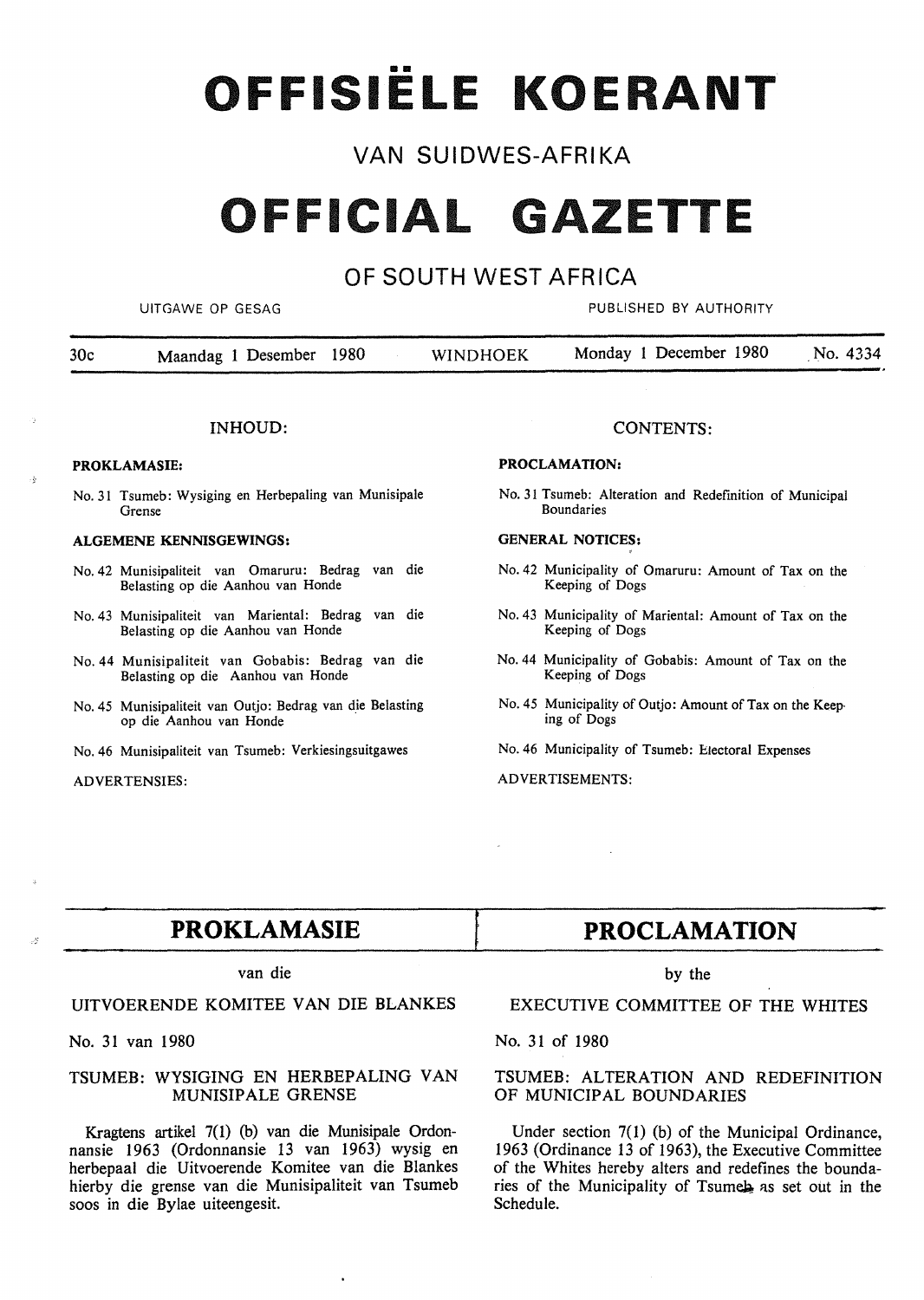|  | (b) Vir die eerste of die tweede |  |
|--|----------------------------------|--|
|  |                                  |  |

(c) Vir die derde en elke daaropvolgende reun of gesnyde teef ................. **R** 8,00

#### (No. 44 van 1980)

#### MUNISIPALITEIT VAN GOBABIS BEDRAG VAN DIE BELASTING OP DIE AANHOU VAN HONDE

Kragtens artikel 3(6) van die Munisipale Hondebelastingordonnansie 1967 (Ordonnansie 13 van 1967), soos gewysig word hierby bekend gemaak dat die Raad van die Munisipaliteit van Gobabis die toepaslike bedrag in die Bylae vermeld kragtens artikel 3(1) van die genoemde Ordonnansie bepaal het as die bedrag van die belasting wat die Raad van genoemde Munisipaliteit ingevolge artikel 2 van genoemde Ordonnansie op die aanhou van enige hond binne die Munisipale gebied Gobabis opgele het met ingang van 1 Januarie 1981.

J. A. VAN DER MERWE *Stadsklerk* 

#### BYLAE

- 1. Vir elke ongesnyde teef ............................. R8,00
- 2. Vir elke reun en elke gesnyde teef. ............. R5,00

#### (No. 45 van 1980)

#### MUNISIPALITEIT VAN OUTJO: BEDRAG VAN DIE BELASTING OP DIE AANHOU VAN RONDE

Kragtens artikel 3(6) van die Munisipale Hondebelastingordonnansie 1967 (Ordonnansie 13 van 1967), soos gewysig, word hierby bekend gemaak dat die Raad van die Munisipaliteit van Outjo die toepaslike bedrag in die Bylae vermeld kragtens artikel 3(1) van die genoemde Ordonnansie bepaal het as die bedrag van die belasting wat die Raad van genoemde Munisipaliteit ingevolge artikel 2 van genoemde Ordonnansie op die aanhou van enige hond binne die Munisipale gebied Outjo gele het met ingang van 1 Januarie 1981.

I. G. LEMMER *Stadsklerk* 

#### BYLAE

(a) Vir elke ongesnyde teef .......................... Rl0,00

- (b) For the first or the second male dog or spayed bitch .......................  $R$  5.00
- (c) For the third and every subsequent male dog or spayed bitch ..................................................... R 8,00

#### (No. 44 of 1980)

#### MUNICIPALITY OF GOBABIS: AMOUNT OF TAX ON THE KEEPING OF DOGS

Under section 3(6) of the Municipal Dog Tax Ordinance, 1967 (Ordinance 13 of 1967), as amended, it is hereby made known that the council of the Municipality of Gobabis under section 3(1) of the said Ordinance determined the appropriate amount mentioned in the schedule as the tax which the council of the said Municipality has imposed in accordance with section 2 of the said Ordinance on the keeping of any dog within the Municipal area of Gobabis with effect from 1 January 1981.

J. A. VAN DER MERWE *Town Clerk* 

#### SCHEDULE

- 1. For every unspayed bitch .......................... R8,00
- 2. For every dog other than an unspayed bitch ......................................... R5,00

#### (No. 45 of 1980)

#### **MUNICIPALITY OF OUTJO: AMOUNT OF TAX**  ON THE KEEPING OF DOGS

Under section 3(6) of the Municipal Dog Tax Ordinance, 1967 (Ordinance 13 of 1967) as amended, it is hereby made known that the Council of the Municipality of Outjo under section 3(1) of the said Ordinance determined the appropriate amount mentioned in the schedule as the tax which the council of the said Municipality has imposed in accordance with section 2 of the said Ordinance on the keeping of any dog within the Municipal area of Outjo with effect from 1 January 1981.

I. G. **LEMMER**  *Town Clerk* 

#### SCHEDULE

(a) For every unspayed bitch ....................... Rl0,00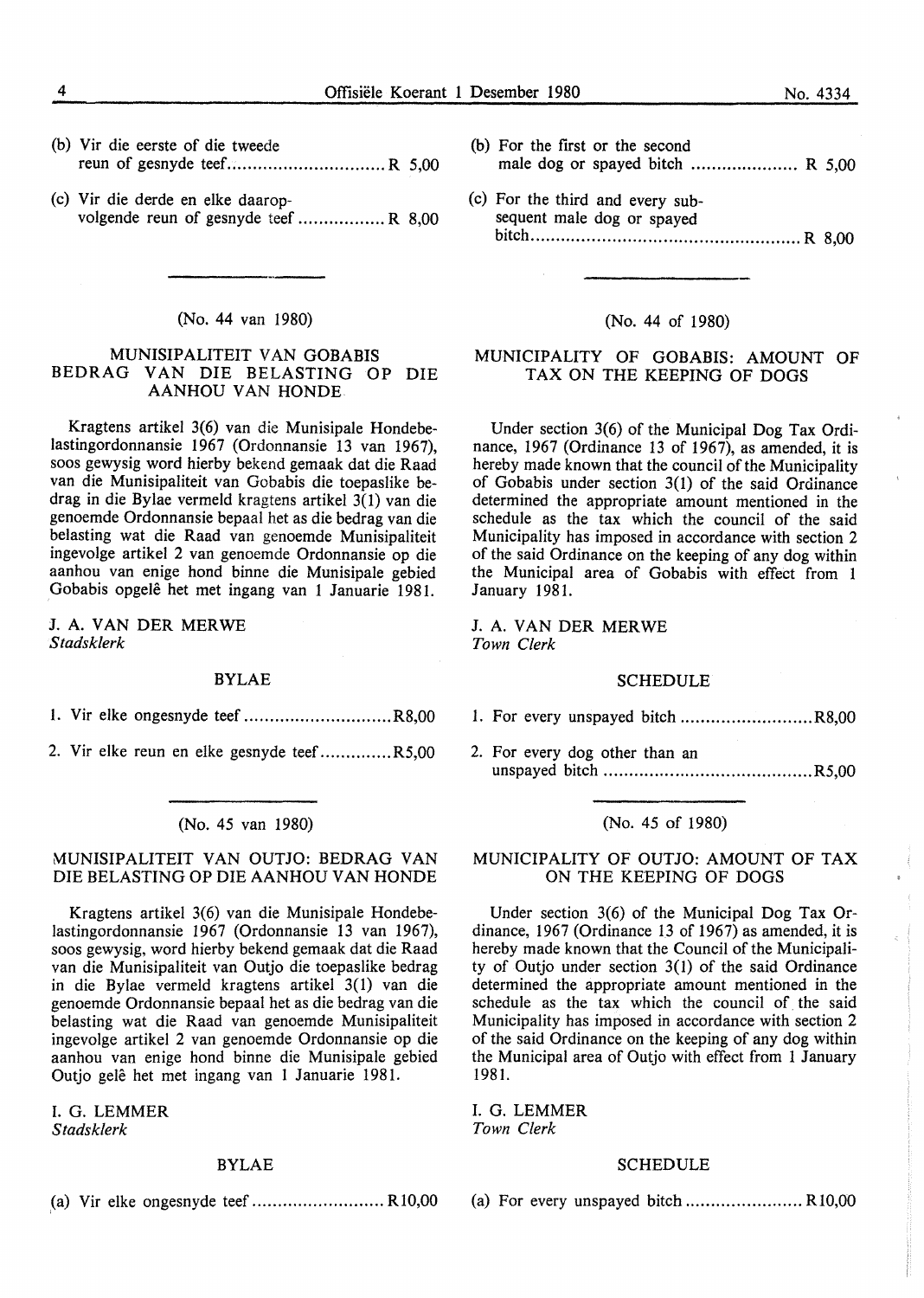- (b) Vir die eerste of die tweede reun of gesnyde teef ...................................... R 5,00
- (c) Vir die derde en elke daaropvolgende reun of gesnyde teef....................... R 8,00

#### (No. 46 van 1980)

#### MUNISIPALITEIT VAN TSUMEB

#### VERKIESINGSUITGAWES

Die volgende opgawe van verkiesingsuitgawe, gerangskik in volgorde van subhoofde genoem in artikel 81 van die Munisipale Ordonnansie 1963 is deur die onderstaande kandidate ingedien ten opsigte van die Munisipale verkiesing gehou op 30 September 1980.

- 1. ARANGIES: JOHANNES HERMANUS  $(a) - (k) : Nul$
- 12. GEVERS: RAINER  $(a) - (k)$ : Nul

0. J. BRITZ *Stadsklerk* 

Munisipale Kantore Posbus 275 **TSUMEB** 9000

31 Oktober 1980

- (b) For the first or the second male dog or spayed bitch ..................................... R 5,00
- (c) For the third and every subsequent male dog or spayed bitch ....................... **R** 8,00

(No. 46 of 1980)

#### MUNICIPALITY OF TSUMEB

#### ELECTORAL EXPENCES

The following returns of electoral expences arranged in the order of the sub-headings enumerated under section 81 of the Municipal Ordinance 1963 were submitted by the under-mentioned candidates at the Municipal election held on 30 September 1980.

- I. ARANGIES: JOHANNES HERMANUS  $(a) - (k)$ : Nil
- 2. GEVERS: RAINER  $(a)$ <sup>(k)</sup>: Nil

0. J. BRITZ *Town Clerk* 

Municipal Offices P.O. Box 275 **TSUMEB** 9000

3 I October 1980

l

### **Advertensies**

ADVERTEER IN DIE OFFISIELE **KOERANT VAN SUID-WES-AFRIKA** 

1. Die Offisiële Koerant verskyn op die 1ste en 15de dag van clkc maand; as een van hierdie dae op 'n Sondag of openbare feesdag val. verskyn die *Offisiële Koerant* op die eersvolgende werkdag.

2. Advertensies wat in die *Offisiële Koerant* geplaas moet word, moet in die taal waarin hulle sal verskyn aan die OFFISIELE KOERANTKANTOOR, P.S. 13186, Windhoek, geadresseer word, of by Kamer 109. Administrasic-gebou, Windhoek, afgelewer word, nie later nie as 4,30 nm. op die NEGENDE dag voor die verskyning van die Offisiële Koerant, waarin die advertensie geplaas moet word.

3. Advertensies word na die amptelike gedeelte in die Offisiële Koerant geplaas, of op 'n ekstra blad van die Offisiële Koerant, al na die Sekretaris goedvind.

4. Advertensies word vir die openbare voordeel in die Offisiële *Koerant* gepubliseer. Vertalings moet deur die Adverteerder of sy .agent gelewer word indien verlang.

## **Advertisements**

ADVERTISING IN THE OFFICIAL GAZETTE OF SOUTH **WEST AFRICA** 

1. The *Official Gazette* is published on the 1st and 15th day of each month; if either of those days falls on a Sunday or Public Holiday, the *Official Gazette* is published on the next succeeding working day.

2. Advertisements for insertion in the *Official Gazette* should be addressed to the OFFICIAL GAZETTE OFFICE, P.B. 13186, Windhoek, or be delivered to Room 109, Administration Building, Windhoek, in the languages in which they are to be published, not later than 4,30 p.m. on the **NINTH** day before the date of publication of the *Official Gazette* in which they are to be inserted.

3. Advertisements are inserted in the *Official Gazette* after the official matter or in a supplement of the *Official Gazette* at the discretion of the Secretary.

4. Advertisements are published in the *Official Gazette* for the benefit of the public. Translations if desired, must be furnished by the advertiser or his agent.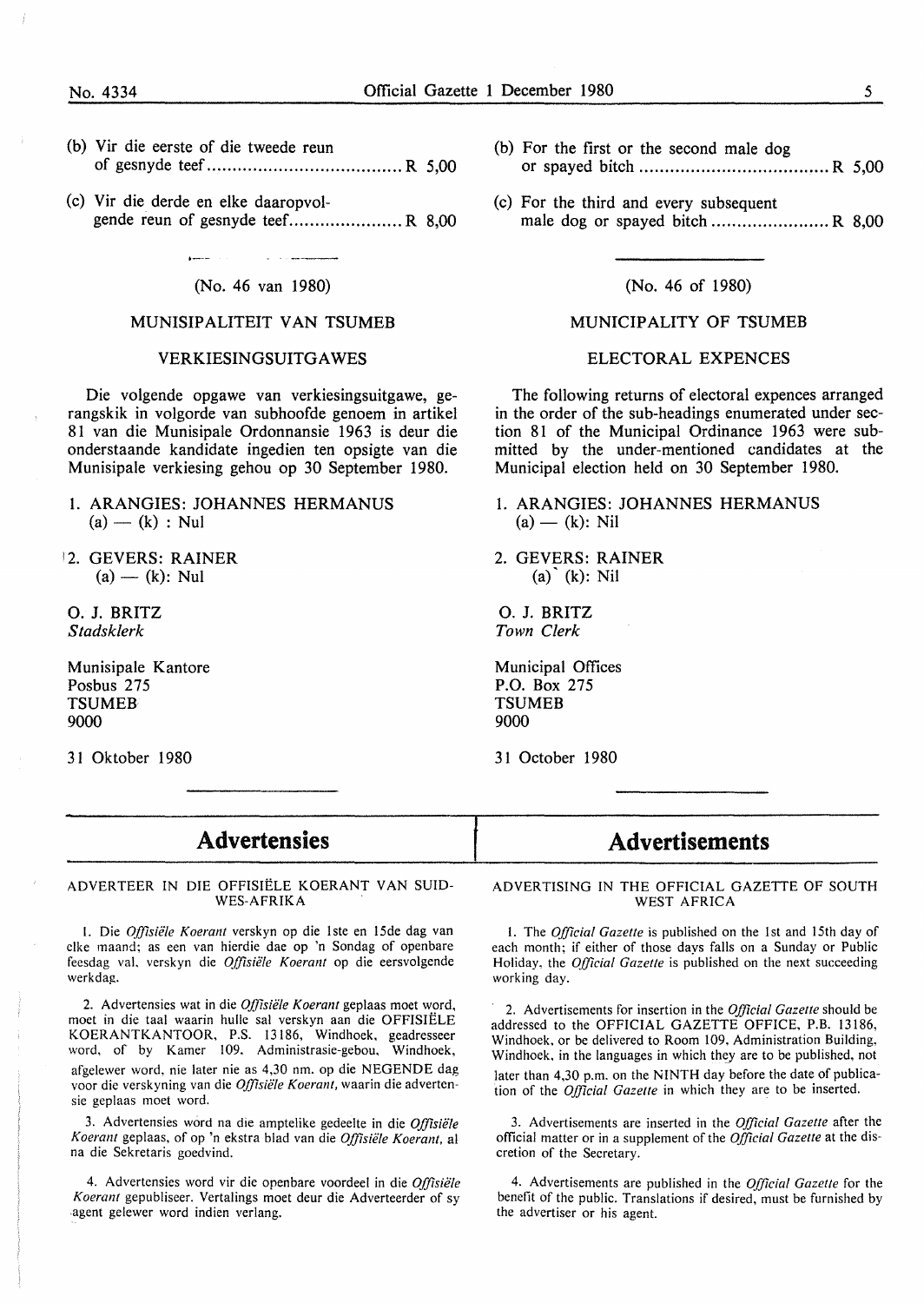5. Slegs regsadvertensies word vir publikasie in die *Offisiele Koerant* aangeneem en hulle is onderhewig aan die goedkeuring van die Sekretaris van Suidwes-Afrika, wat die aanneming of verdere publikasie van 'n advertensie mag weier.

Die Administrasie van **S. W.A.** behou horn die reg voor om die kopie te redigeer, te hersien en oortollige besonderhede weg te laat.

7. Advertensies moet sover moontlik getik wees. Die manuskrip van advertensies moet slegs op een kant van die papier geskryf word en alle eiename moet duidelik wees. In geval 'n naam weens. onduidelike handskrif foutief gedruk word, kan die advertensie slegs dan herdruk word as die koste van 'n nuwe plasing betaal word.

8. Geen aanspreeklikheid word aanvaar vir enige vertraging in die publisering van 'n kennisgewing of vir die publisering daarvan op 'n ander datum as dié deur die insender bepaal. Insgelyks word geen aanspreeklikheid aanvaar ten opsigte van enige redigering, hersiening, weglatings, tipografiese foute en foute wat weens dowwe of onduidelike kopie mag ontstaan nie.

9. Die insender word aanspreeklik gehou vir enige skadevergoeding en koste wat voortvloei uit enige aksie wat weens die publisering, hetsy met of sonder enige weglating, foute, onduidelikhede of in watter vorm ook al, van 'n kennisgewing ten die Administrasie van S. W.A. ingestel word.

10. Die jaarlikste intekengeld op die *Offisiele Koerant* is Rl2,50 posvry in hierdie Gebied en die Republiek van Suid-Afrika, verkrygbaar by die here Die Suidwes-Drukkery Beperk, Posbus 2196, Windhoek. Oorsese intekenaars moet posgeld vooruit betaal. Enke! eksemplare van die *Offisiele Koerant* is verkrygbaar van die here Die Suidwes-Drukkery Beperk, Posbus 2196, Windhoek, teen 30c per eksemplaar. Eksemplare word vir slegs twee jaar in voorraad gehou.

11. Die koste vir die plasing van kennisgewings is soos volg en is betaalbaar by wyse van tjeks, wissels pos- of geldorders:

12. Die koste vir die plasing van advertensies, behalwe die kennisgewings wat in paragraaf 11 genoem word, is teen die tarief van 35 c per cm dubbelkolom. (Gedeeltes van 'n cm moet as volle cm bereken word).

13. Geen advertensie word geplaas nie tensy die koste vooruit betaal is. Tjeks, wissels, pos- en geldorders moet aan die Sekretaris van Suidwes,Afrika betaalbaar gemaak word.

*Tipe* Tarief *Tarief* 

1. Oordrag van besigheid ............................................. R3,25

#### **KENNISGEWING VAN VERVREEMDING VAN BESIGHEID**

Neem kennis dat Christian George du Toit van Posbus 1217, Swakopmund as eienaar van die besigheid bekend as Swakop Self Service, handeldrywend as sulks te Kaiser Wilhelmstraat, Swakopmund, hiermee in terme van Artikel 34(i) van Wet 24 van 1936 kennis gee van sy voorneme om die gesegde besigheid en alle handelslisensies wat daarmee gepaard gaan te vervreem aan Jurgen F. Hoffmann en dat daar na verloop van 14 dae by die Lisensiehof van Swakopmund aansoek gedoen sal word vir die oordrag van die voormelde handelslisensies.

#### J. F. HOFFMANN

5. Only law advertisements are accepted for publication in the *Official Gazette,* and are subject to the approval of the Secretary for South West Africa, who may refuse to accept or may decline further publication of any advertisement.

6. The Administration of S. W.A. reserves the right to edit and revise copy and to delete therefrom any superfluous detail.

7. Advertisements should as far as possible be typewritten. Manuscript of advertisements should be written on one side of the paper only, and all proper names plainly inscribed; in the event of any name being incorrectly printed as a result of indistinct writing, the advertisement can only be republished on payment of the cost of another insertion.

8. No liability is assumed for any delay in publishing a notice or for publishing it on any date other than that stipulated by the advertiser. Similarly no liability is assumed in respect of any editing, revision, omission, typographical errors or errors resulting from faint or indistinct copy.

9. The advertiser will be held liable for all compensation and costs arising from any action which may be instituted against **the**  Administration of S.W.A. as a result of the publication of a notice with or without any omission, errors, lack of clarity or in any form whatsoever.

10. The subscription for the *Official Gazette* is RI2,50per annum, post free in this Territory and the Republic of South **Africa,**  obtainable from Messrs. The Suidwes-Drukkery Limited, **P.B. Box**  2196, Windhoek. Postage must be prepaid by overseas subscripbers. Single copies of the *Official Gazette* may be obtained from Windhoek. The Suidwes-Drukkery, Limited, P.O. Box 2196, Windhoek, at the price of 30c per copy. Copies are kept in stock for only two years.

11. The charge for the insertion of notices is as follows and is payable in the form of cheques, bills, postal or money orders:

12. The charge for the insertion of advertisements other than the notices mentioned in paragraph 11 is at the rate of 35 c per cm double column. (Fractions of a cm to be reckoned as a cm).

13. No advertisements are inserted unless the charge is prepaid. Cheques, drafts, postal orders or money orders must be made payable to the Secretary for South West Africa.

| Type | Charge |
|------|--------|
|------|--------|

I. Transfer of business ................................................ R3,25

#### **KENNISGEWING VAN OORDRAG VAN**  BESIGHEID

Geliewe kennis te neem dat by 'n Spesiale Sitting van die handelslisensiehof wat gehou sal word by die kantoor van die HEREROSAKE KOMMISSARIS te OKAKARARA veertien (14) dae na verskyning van hierdie kennisgewing, aansoek gedoen sat word by oordrag van die Algemene Handelaars lisensie gehou deur STEPHANUS KATJIVENA aan LUTHER KATJI-VENA wie besigheid sat doen op dieselfde perseel onder die naam KATJIVENA KAFEE.

> VAN DER WESTHUIZEN & GREEFF Posbus 47 **OTJIWARONGO**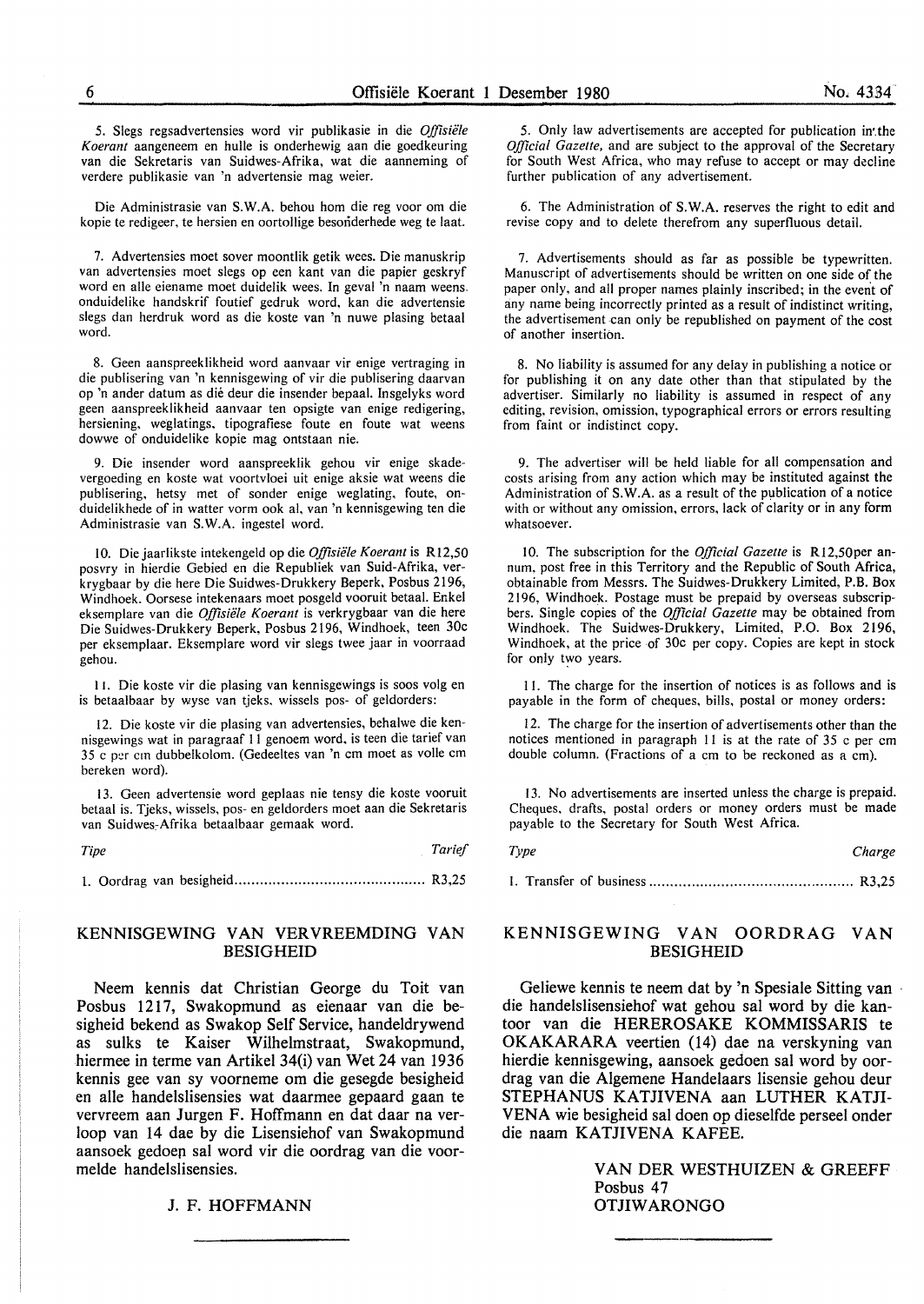#### KENNISGEWING VAN OORDRAG VAN **BESIGHEID**

Geliewe kennis te neem dat na veertien (14) dae vanaf publikasie van hierdie kennisgewing, aansoek gedoen sal word by die Handelslisensiehof, Landdroskantoor, Karasburg, vir die oordrag van die Algemene Handelaar- en Patente, Medisyne en Eiendomsgeneesm id de ls li sens i es gehou deur **KARASBURG**  HANDELSHUIS (EDMS) BPK wat handel dryf as ARIAMSVLEI HANDELSHUIS te Ariamsvlei, Distrik Karasburg, aan CAREL IZAK BURGER, NICOLAAS ALBERTUS SMIT en JAN HARMSE ESTERHUYSEN, wat te dieselfde adres onder dieselfde naam besigheid sal doen.

DATEER TE KARASBURG OP HIERDIE lODE DAG VAN NOVEMBER 1980.

> RISSIK & COX Prokureurs vir Applikant 10 de Laan Posbus 8 **KARASBURG** 9000

#### **KENNISGEWING VAN OORDRAG VAN LISENSIE**

Kennis word hiermee gegee dat veertien( 14) dae na publikasie van hierdie kennisgewing, aansoek gedoen sal word by die Landdros te Windhoek vir die oordrag van die lisensie vir Tabak en Minerale Water (verseelde houers) wat gehou word deur WESTELIKE PRO-VINSIE KELDERS aan J. H. COETZEE wie besigheid sal dryf onder die handelsnaam van COETZEE STRAAT KELDERS vir sy eie rekening te Erf Nr. 1284, Pionierspark, Windhoek.

GETEKEN TE WINDHOEK OP HIERDIE 6DE DAG VAN NOVEMBER 1980

> POWELL & SWARTZ Prokureurs, Ou Unitedgebou, Posbus 20, **WINDHOEK**  9000

**IN DIE HOOGGEREGSHOF VAN SUID-AFRIKA**  (Suidwes-Afrika Afdeling)

In die saak tussen :-

BARCLA YS-NASIONALE BANK BEPERK

#### **KENNISGEWING**

Geliewe kennis te neem dat veertien dae na publikasie hiervan, aansoek gedoen sal word by die Handelslisensiehof Otjiwarongo, vir die oordrag van die Algemene Handelaarslisensie (Beperk tot Haarkappers) gehou deur **MARYNA SWART** te Erf Nr. 28, Otjiwarongo wie handel dryf as SALON JOY, aan UTE KRA UTHAMMER wie op dieselfde perseel, onder dieselfde naam en styl sal handel dryf vir haar eie rekening.

DATEER TE OTJIWARONGO OP HIERDIE 12DE DAG VAN NOVEMBER 1980.

> A. DAVIDS & KIE, Prokureurs vir Applikant, Posbus 11, **OTJIWARONGO** 9000

#### KENNISGEWING VAN GEREGTELIKE VERKOPING

In uitvoering van die Vonnis van bogemelde Hof gedateer te WINDHOEK op 22 FEBRUARIE 1980 in bogemelde saak, sal 'n geregtelike verkoping van die ondergenoemde eiendom plaasvind te die genoemde perseel te HENTIESBAAI op SATERDAG, 20 DE-SEMBER 1980 om 11:00 uur in die voormiddag :-

Die voorwaardes van verkope sal deur die ADJUNK-BALJU ten tye van die verkoping voorgelees word. Die voorwaardes mag ook by die ALJUNK-BALJU te SWAKOPMUND se kantoor besigtig word, asook die kantore van die ondergetekendes:-

SEKERE: Erf Nommer 556, HENTIESBAAI DORP (Uitbreiding Nommer 2); \_

GELEE In die Buitestedelike Gebied van HENTIES-BAAI;

GROOT: 801 Vierkantmeter.

REGISTRASIE AFDELING "G";

GETEKEN TE WINDHOEK OP HEDE DIE 24STE DAG VAN OKTOBER 1980.

---------

(GET.) P. G. VAN DER MERWE, STERN & BARNARD, Prokureurs vir die eiser, Capital Sentrum 801, Stuebelstraat, Posbus 452, WINDHOEK 9000

en

**ALMERO SWANEPOEL** 

Verweerder

Eiser